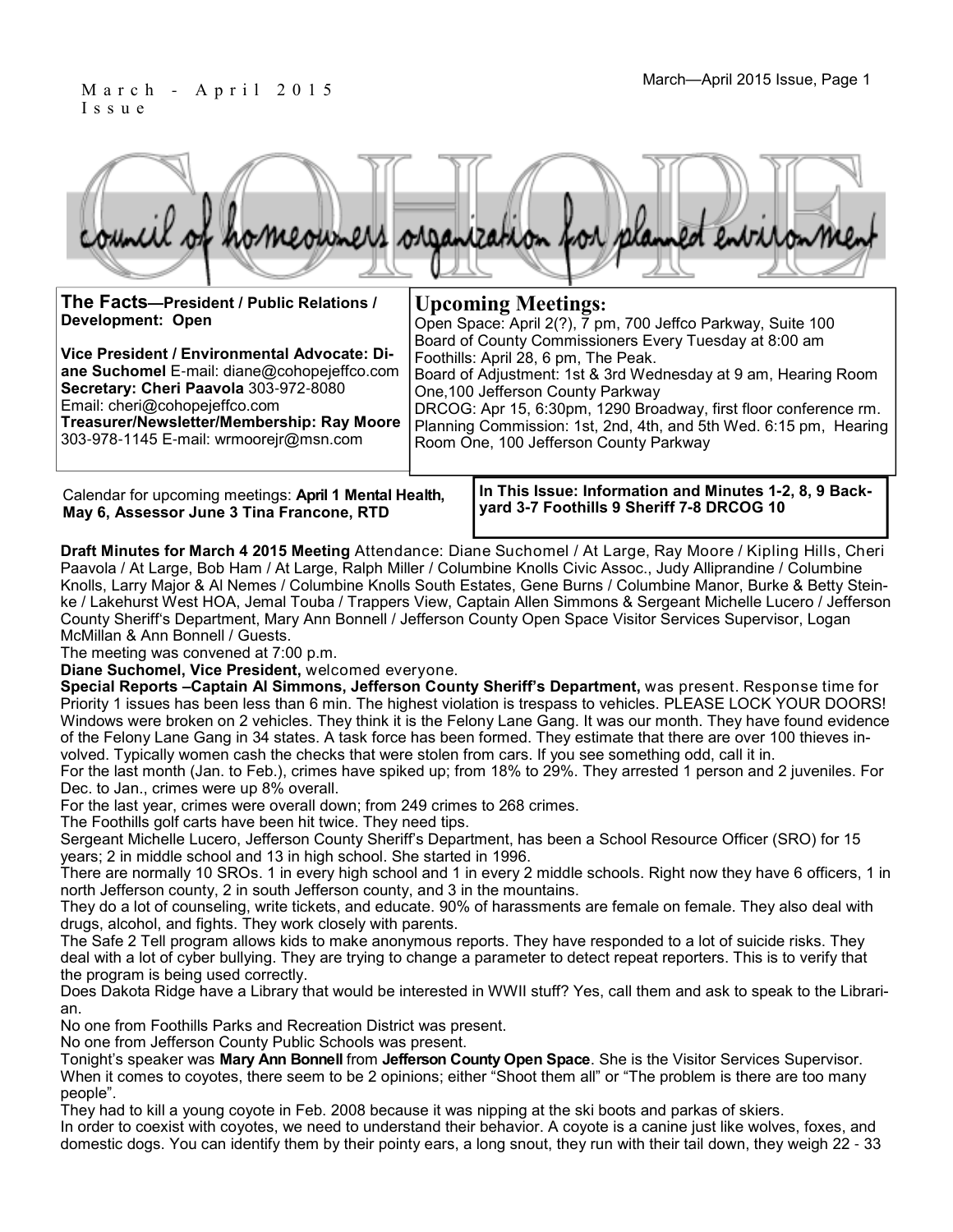pounds, and their bushy tail has a dark spot about 1/3 down the tail. This is a scent gland.

Coyotes were here first, but there were fewer then. Now there are no wolves. They were a major predator of coyotes. Coyotes have adapted quite well to the suburbs. They have access to a lot of squirrels and rabbits that live in our nice landscaping. Coyotes are omnivores. They eat what is available. In the fall, 80% of their scat (poop) is made up of fruit. In the summer, their scat is 42% rodents, 22% white tail deer, 23% fruit, 18% cottontails, etc. Only 1% of their scat is cats. When a coyote injures a dog, people assume that a child is next. This is highly unlikely. Coyotes perceive pets as either prey or competitors. They perceive humans differently; as either terrifying, a curiosity, or as an enabler (who feeds them). Coyotes are not naturally wary of humans. They are cautious.

Coyotes do attack humans. There have been 2 fatalities in all recorded history.

Do not be nice to a coyote. Haze them. Encourage it to not feel welcome. Use your voice and body to intimidate them. Get loud - yell. Get big - raise your arms.

Coyotes used to be active from dawn to dusk. Now they are active at night in order to avoid humans.

Coyotes will defend their territories and food sources. They are not passive.

When you get rid of a coyote, a replacement (transient coyote moving through the area) usually arrives within 10 days. It is normal when coyotes howl at night. They are communicating with their family group. It is normal for a homeowner to see a coyote looking in their yard. They are looking for food and safe harbor. It is somewhat normal to see a coyote run by with a dead cat in it's mouth. It is normal for a coyote to follow a school kid around 30 feet behind. The kid should be taught to haze the coyote and not run from it. It was just curious and checking the kid out. It is normal to follow a person and dog along the High Line Canal. They are escorting you through it's territory. It usually stays 20 - 30 yards away. Haze the coyote to teach it not to do this. Also keep your dog on a leash. You should never walk a dog in an area where you think there is a coyote den. The coyote will attack to protect it's pups. Keep the dog close, maintain eye contact, and back away.

Do not put out peanut butter and jelly sandwiches for stray cats. It will attract coyotes. Do not let your dog "play" with the coyotes at night. If you see a coyote, let your neighbors know. If you are out getting your paper and see a coyote, it is perfectly OK to throw your paper at it to scare it away. Do not encourage coyotes to hang out in your yard. If you see a coyote, haze it even if you are in your pajamas.

Mating season starts in Dec. Coyotes will start protecting their territory. They mate in Jan. Coyotes only den when pups are on the way. Pups emerge from the den in April or May. DNA testing has proven that coyotes are monogamous. All of the pups have the same parents. The dad does stay with the pups. A den could be a hole in the ground, a culvert, a downed tree, a cave, pile of rocks, a pile of concrete, under a shed, or where a cable excavation has happened and the ground is easy to dig up.

If you go to Jefferson county website, you can find maps where coyotes are under Animal Control, Coyotes.

Do coyotes have a preference to go after dogs or cats? They are slightly more aggressive toward dogs because they are competition. Cats will try to intimidate the coyotes and are sometimes successful. It is the new normal that coyotes are in our neighborhoods.

Do coyotes always run in packs? No, they usually hang out in family groups with a dad, a mom, and several offspring. They are usually 3 - 5 in a group. There are also transient coyotes; loners. They may be old and have lost their mate. They may be young and looking for a mate and territory.

In April 2014, there was a hot spot in Lilly Gulch. They had to deal with an aggressive coyote.

There has been 0 incidents of rabies in coyotes. Rabies is more likely in skunks or bats.

Have coyotes bitten humans? Yes and the numbers have been going up. Although the bites are miniscule compared to dog bites.

You can reach Mary Ann at 303-271-5070.

#### **Reports from Officers**

Roll Call was taken. We had 11 members present and we have a quorum.

We Still do not have a President.

**Ray Moore, Treasurer,** was present. We have \$1,573.27. Dues go out in March.

**Cheri Paavola, Secretary,** was present. The Minutes for Feb. were approved.

**Diane Suchomel, Vice President,** was present.

We have had a new HOA join. It is the Westbury HOA.

The Jefferson County website is changing. Building permits, Planning and Zoning permit, and Environmental Health (food) permits are all under Planning and Zoning.

The sale of the Foothills property on the southwest corner of Wadsworth and Columbine Dr. is contingent on a zoning change. The Core building (the one at the ball fields) at Clement Park has been closed as unsafe. They are still trying to get a Dog Park.

There is a request for community rezoning on the northeast corner of Belleview and Simms. They have changed from putting in apartments to putting in town homes.

The Planning Commission denied Jared's request. It comes before the County Commissioners on Mar. 17. You can find more information from the opposition at stopjaredsvolleyball.com. (*Update*—*The BOCC approved the rezoning with changes/conditions by a 2 to 1 vote. The possibility of outdoor volleyball courts was removed; height restriction of 12*  feet on exterior lighting was added. The number of parking spaces was increased to 9 per each indoor **Cont on page 8**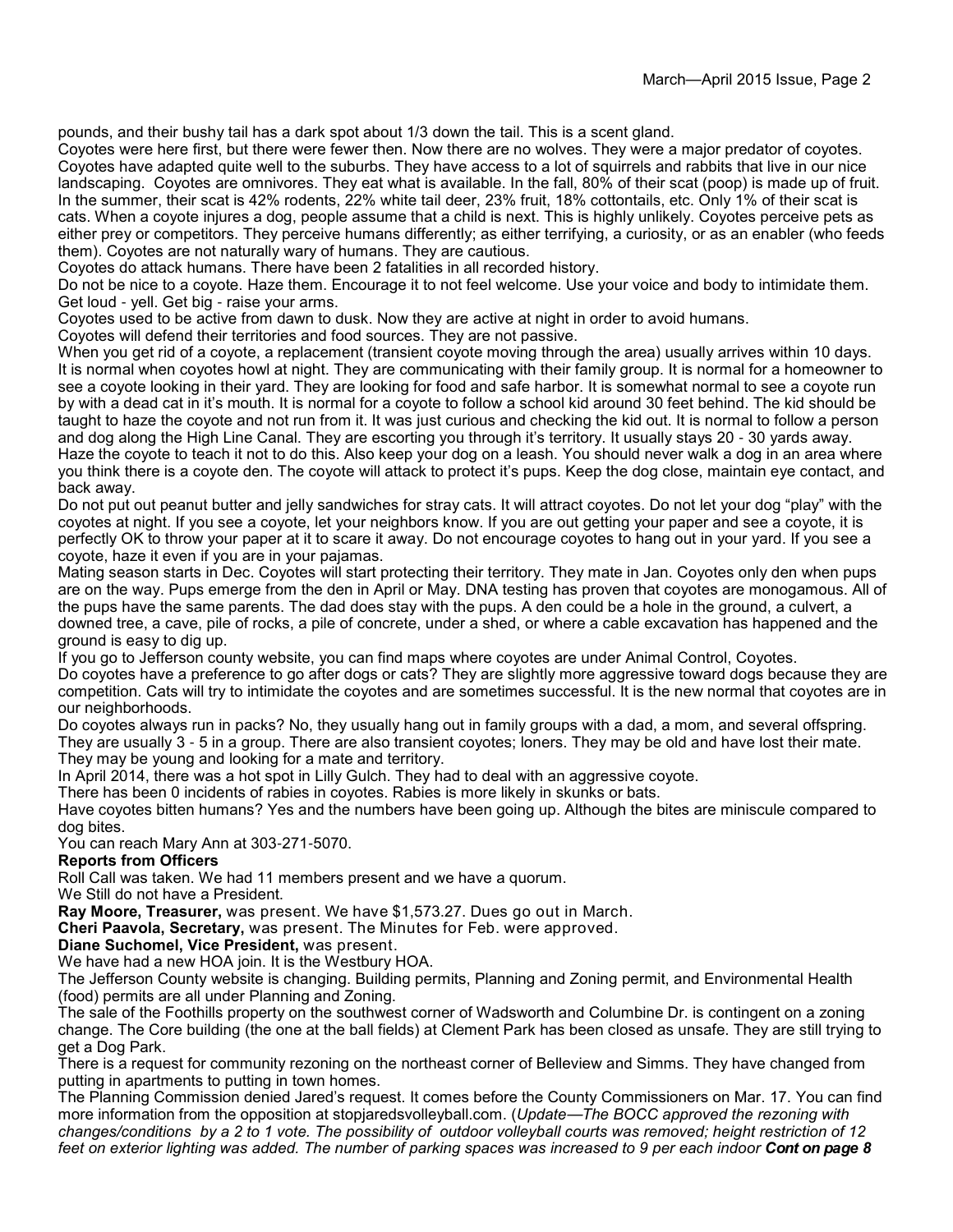# **THE BACKYARD**

# Columbine Hills News

**President's Corner for March 2015 — Good day folks, just hoping that spring is close – it is on the calendar anyway.** It's time to give a little insight into the workings of The Columbine Hills Civic Association. At our last meeting there were a number of you there with encouraging words and concerns. Thanks for taking some time out of your schedule to attend the board meetings. One of the things that you brought forward were the number of cars parked on our streets/driveways/yards. Well I tried to do a little homework on the issue. I talked to Jefferson County police department in general and to three different officers in particular on this issue. I dislike reporting this – but I want to be honest. There are no Jeffco restrictions on the number of cars a resident can have as long as they are legally licensed. A car that is off street can be unlicensed if it is being restored and expected to be running in a reasonable time. If after a reasonable time it becomes a neighborhood eyesore they will step in if enough people call and report it. As long as The Columbine Hills Civic Association is a civic association with voluntary membership there is nothing we can do other than field your complaints. Please don't take this as a license to populate your property with vehicles – as always I implore you to be good neighbors first.

Our 2015 membership drive is ongoing – please consider joining. Your "dues" go to good deeds. We have about 25% membership among all of households. We are doing what we can to keep your neighborhood a desirable place to live and to maintain property values. Even if you don't own your home and are renting, please consider joining our community in this matter.

I dislike bringing this up one last time, but I have here in my hand a list of 50+ addresses that have sight-line violations as well as shrubs that encroach onto the sidewalk. Neighbors, many of these are safety issues and need correcting. If you are elderly and need assistance please contact me, I've a couple men that would join me in addressing those shrubs. If your neighbor can't physically get out, offer to help them. Bottom line these notices will be going out in a few weeks – if things aren't corrected in a short period of time we will notify Jefferson County [this is NOT just a Columbine Hills Civic Association issue] .

Let me end on a good note, in January we had our first chili cook-off at the pavilion in our park. Eleven people entered and about 30 people were there to enjoy the fellowship. There was a tie for the first place prize between Dana Schoenecker and Holly Selchut. Well done ladies. Each of them received a \$25 gift card to a local establishment. I look forward to meeting more of you in the coming months.—*Randy Montgomery, The Columbine Hills Civic Association president rmontgomery@frcs.org* 

*From* **February 2014 Board Meeting**—Meeting was called to order at 9:10am by President Randy Montgomery **Old Business:** Ralph Miller presented the Treasurer's report.

Letters regarding visibility and site line requirements will be mailed. So that no particular property owner feels singled out, all corner lots with landscaping which currently or in the near future may affect sight lines will receive the notification. Tree branches must be trimmed to a height of seven (7) feet. Vegetation may not encroach on the sidewalk right of way. Letters will be going out in early Spring.

As discussed in the prior meetings, Robert Taylor from Jeffco County Planning had notified The Columbine Hills Civic Association that a sign can't be placed at entrance of So. Kendall Blvd. and Platte Canyon Road due to plans to widen W. Chatfield and that intersection. When plans are finalized they will let The Columbine Hills Civic Association know. A new location is being discussed, so far we are looking at the entrance to our neighborhood at pierce and canyon. Brett, our boy scout who is taking on this project, is trying to work out some details. Michelle Otto has been working with him to get his project going. We are hoping Brett can join us in a few more meetings to get a schedule and plan of attack in place. The plywood sign that Ralph has will be put back up at the corner by Schneids.

We will be cleaning up the island on Kendall – would like homeowner help!

Alicia has been handing out welcome packets – We would like for renters to join the association - \$35/yr.

**New Business:** Dumpster Day was set for June 6th. There was also a proposal that is still on the table to help people in the neighborhood that can't get their items to dumpster day. Still trying to work out the details. Will discuss in more detail at the March meeting. As well as the Annual Garage Sale.

Looking for information about the village that use to be where Chatfield Res is now. There is one remaining house but we are looking for more information if anyone has any.

Meeting adjourned at 10:20 a.m.

## Columbine Knolls Voice

*From* **November 11, 2014 Board Meeting Minutes** Called to order at 7:06 by Matt Hale

Matt Hale, Lee Woodbury, Rachel Landess, Shirley Jervis, Bryan Slekes, Adam Brewer, Birgit Whitelaw Guests: Dennis Jenkins, Jim Rudolf, Anne Holton, Rob Ellis, Garet and Judy Denise, Ruby Lohman, Ronald Tanski.

**RV Committee Proposal** Garet reports for committee. The committee has presented a proposal. Discussion about the proposed amendment took place. The Board thanked the committee for their work.

**Committee reports** Membership--Shirley 384 current members, online payment available.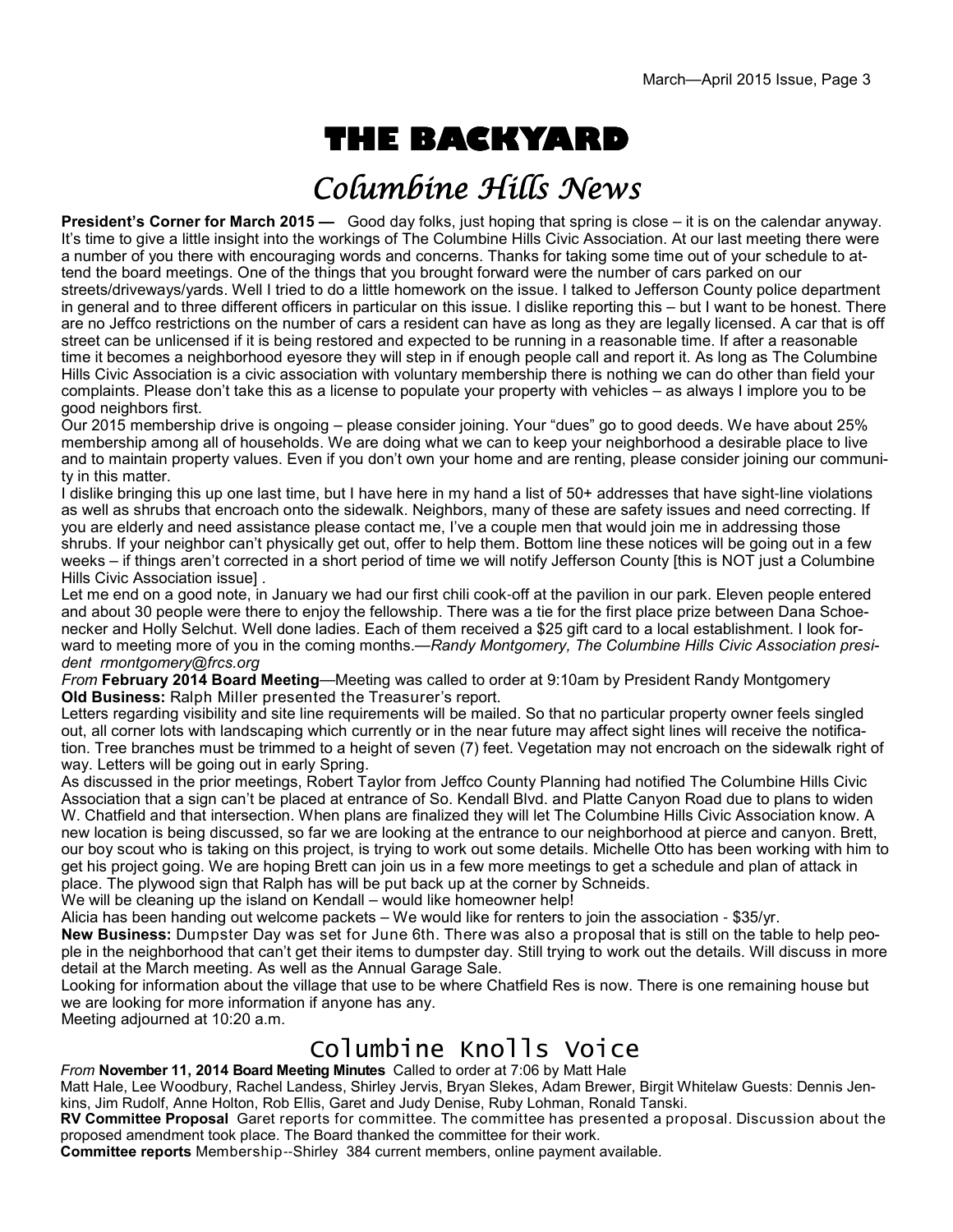Safety, Beautification and Maintenance--Birgit Lamar entrance cleaned up.

Covenants and Architectural Control--Matt Splitting up request manager work for consistency sake

Special Events/Programs--Rachel Halloween Party was great. Close to 150 people.

Send Rachel successes or pictures of events to post in membership drive portion of the Voice.

Treasurer's report Rachel motions to approve membership mailing, Adam seconds, all in favor.

Email letter edits to Shirley by November 30th.

**Old Business** Meet with attorney as a board about our covenants and structure? Discussed, Lee to find information on cost or availability to come to us?

Grandfathering Lee motions to extend grandfathering policy for the last time 6 more months now expiring July 31st, 2015 or sooner if the covenants are changed. Adam seconds, Bryan abstains, motion passes 5 in favor.

**New Business** Nominating Committee All members to submit 2-3 people by the end of November. Adam will contact by the end of year.

HOA Dues Discussion about rising costs. Member involvement vs cost per family. Rachel motions to raise annual dues to \$40 in 2015. Shirley seconds, all in favor.

Continuation of RV Amendment, discussion of board members about committee proposal 10-21-14 Adjourn -Adam motions to adjourn at 9:24pm Shirley seconds all in favor

### **Columbine Knolls South II REVIEW**

*From* **President's Corner** Hello everyone, it has been an odd winter weather season indeed. Skiing in the Mountains has been good but more snow pack is needed to keep the spring and summer's fires at bay. Lately I have received several emails from the Jefferson County Sheriff's Department notifying me of a few burglaries in the CKSII area. Several of the burglaries are targeting homes with open garage doors. Please take note and please keep an eye for your neighbors and call 911 if you suspect any strange activities.

I am pleased to announce the slate of officers for the 2015 Columbine Knolls South II Board of Director's. Debbie Opperman once again will be our Treasurer, Bob Pellegrini will continue to chair the ACC Committee and I will continue on to be your President. Robert Sudar will be our Secretary; Jennifer Blake our Vice Chair, Steve Kalney, and John Schutt will continue to support the ACC Committee. Bob Pellegrini will chair the Landscape Committees and I will chair the Welcome Committee and we have a good quorum of volunteers for the Social Committee. Thanks to all the Board and Committee members for their willingness to volunteer and their dedication to make this a better place for each of us to live! This is the time of year that the CKSII Board of Directors interviews and selects the newsletter carrier for our community newsletter, The Review, for the upcoming year. Applications were received from Lauren Adams, Jake Harlan and Thomas Borsa and all of these young candidates proved to be well qualified to do the job! The decision on who to hire was no easy decision for the Board. After considerable discussion, the Board decided to hire Lauren Adams. Congratulations to Laura Adams and we are confident that she will do a great job of delivering The Review to your home each month. A special thank you to both Jake and Thomas who applied and to their parents who accompanied them to the meeting! I am continually impressed with the great kids we have in this community.

The next CKSII HOA sponsored event will be the Community Garage Sale on June 5-6. This is a great time to clean out your garage and closets and make a little money at the same time!

Hope to see you at the next CKSII HOA meeting on Tuesday, April 14th at 7 p.m. in the library at Coronado Elementary School..— *Jon Brouillet, President CKSII HOA*

*From* **Columbine Knolls South II Homeowners Association Board Meeting Minutes – February 10, 2015** President, Jon Brouillet, called to order the meeting of the HOA Board of Directors at 7:00 pm. Board members (Jon Brouillet, Jennifer Blake, Debbie Opperman, John Schutt, Steve Kalney, and Bob Pellegrini,) were in attendance along with Roger Borcherding of DARCO Property Management.

Introduction of Newsletter Carriers: Presentation of Candidates; This year we had 3 applicants, Lauren Adams, Jake Harlan and Thomas Folgoni Borsa. Voting: After meeting with each candidate the BOD offered the position to returning candidate Lauren Adams.

Treasurer's Report: Debbie reported the HOA currently has 299 members.

ACC Committee: Bob Pelligrini reported 3 requests and 3 approved with 0 in pending status. Applications were as follows: 1 for paint/siding, 1 for roof, 1 for garage door.

Welcome Committee: Jon Brouillet reported that: on February 10 the welcome committee delivered 4 baskets to new homeowners.

Management Report: Two inspections were conducted since the January management report. 10 violations were processed by mail or by personal contact. This included 2 visible campers stored on the owner's property, 4 visible trailers; 3 had trash containers stored in view; and 7810 W. Friend Place has two snow plows parked on their driveway.

Covenant Renewal: (Greg Steward) Exciting news, Section 3 has passed the covenant renewal and Section 2 is just a few votes away from passing as well.

Next Meeting Date: April 14, 2015 The meeting was adjourned at 7:59 pm.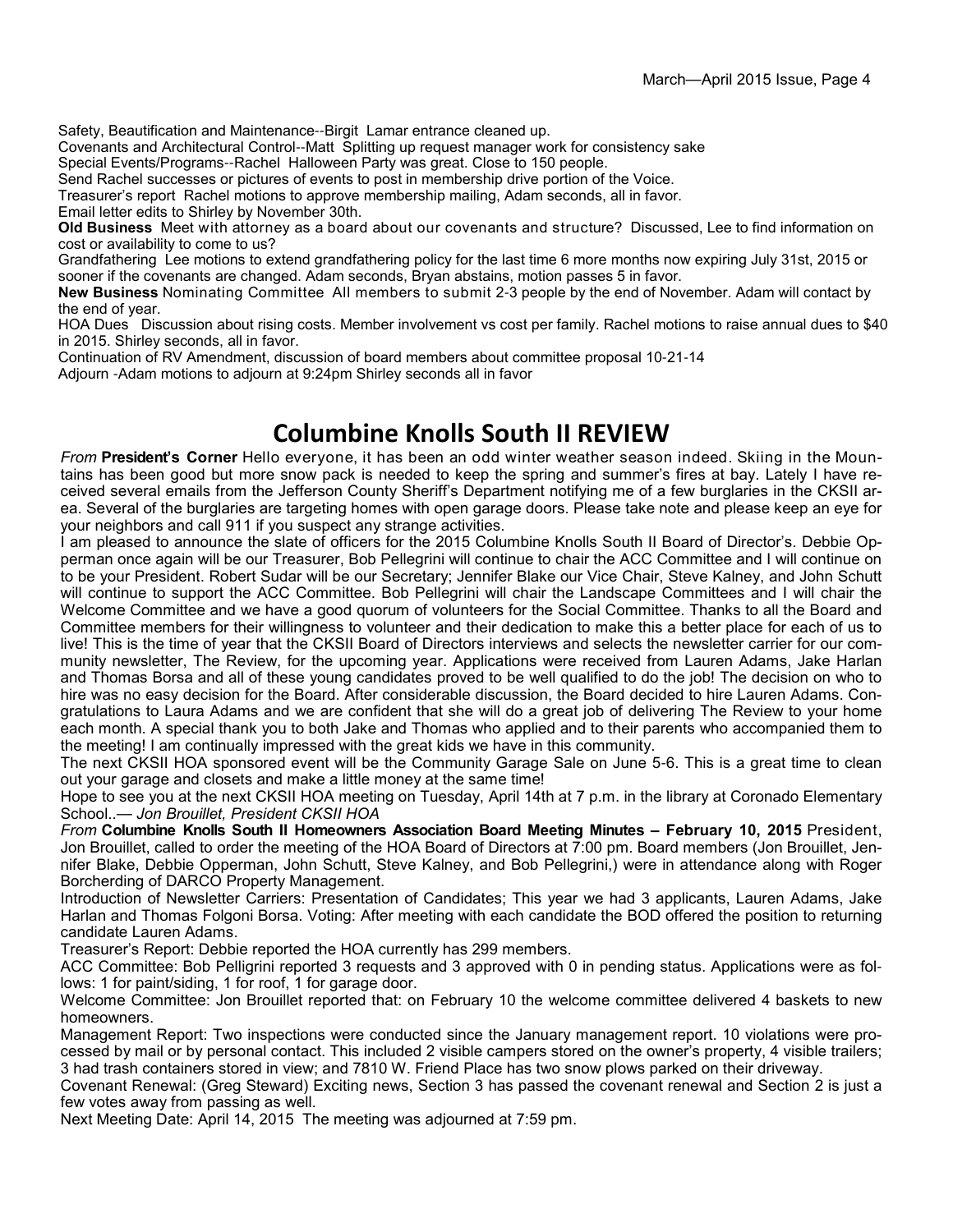### Columbine West Civic Association Newsletter

*From* **A Moment With The Board** At the February 10th CWCA meeting at Dutch Creek Elementary, business was conducted as usual. The Officers and a small handful of Board members were in attendance. The agenda had us looking at upcoming events and formulating ideas on how to attract more volunteers. We have events each month, some not requiring any volunteer hands. The FREE Columbine Pool Swim Nights will be scheduled in June, July and August. Dates will be posted soon, so make sure to mark your calendars. A Fall Festival is being planned for the beginning of October, offering a chili cook-off (with prizes) and more details to be disclosed. Watch the newsletter for more details. Thank you Mother Nature and your unseasonably warm temperatures that helped in clearing up all the icy sidewalks in Columbine West. Remember if you have any suggestion of ideas, call the voicemail, drop an email, just contact us. Please call the CWCA voicemail at (303-904-8218) or email us at cwcatalk@gmail.com. Look forward to hearing from the community. Residents are encouraged to attend any monthly meeting the next one is March 10th, 7:00 p.m. at Dutch Creek Elementary, second Tuesday of the Month.

### The Leawood Rapporter

*From* **Leawood Civic Association Minutes: February 4, 2015** The meeting was called to order at 7:16 p.m. In attendance were Nancy Bock, Mike Shaw, Heather Hanley, Richard White, Rhonda Eveleth, Debby Baker, and Paul O'Connor. Richard will file the Annual Report on-line.

The 2015 Election of Officers was completed. The board voted, and all were in favor, of the following positions; Mike Shaw as President, Paul O'Connor and Heather Hanley as Co- Vice President, Richard White as Treasurer, Heather Hanley as Secretary, Debby Baker as Rapporter Editor, Rhonda Eveleth and Nancy Bock as Board Members. A 2015 Election Resolution was signed by each elected officer. Each officer was elected for a one year term ending on February 2, 2016.

The board discussed the new Leawood Civic Association website. The new site will allow for membership and financial tracking, email lists, calendar access, and more. The website will continue to be www.leawoodneighbors.com. The board approved the annual fee of \$500 for the site. Paul O'Connor motioned to compensate Mike Shaw \$10/hr., for twenty hours of website research and creation, totaling \$200. Nancy Bock seconded. All in favor. Debby Baker motioned to continue with the annual \$48 web and email hosting fee. Paul O'Connor seconded. All in favor.

Rhonda and Heather will deliver welcome baskets to the two new homeowners that moved to Leawood in January. The board discussed the upcoming Membership Drive (March 3) and board member responsibilities for this event.

The membership flyer will be reviewed and approved by the board, via email, for a 3/15 mailing.

Nancy reported that no scholarship applications had been received to date. The deadline is March 31. Meeting adjourned at 8:34 pm.

*From* **Leawood Metropolitan Recreation and Park District Minutes Feb 11, 2015** The meeting was called to order at 6:36 p.m. at Leawood Elementary School by President Kyle Sargent. Members present were: Mibby Luedecke, Linda Smith, Donna Snyder, and Dave Padilla, Parks Manager. Resident and Leawood Civic Association board member Debby Baker was also present.

**Public Comment** – Debby asked if we could look at a pooling of water at Raccoon Creek when spring arrives and more runoff is in the creek. One area has lots of roots and causes mosquitoes to breed. Dave said we would keep a watch on it.

**Treasurer's Report** – The Treasurer's Report was submitted by Donna. Ownership tax revenue was reported. Invoices for the month include: United Site Services, doggie bag vendor, Denver Water, Waste Management, Special District Due, Alpha Page, Excel, snow removal invoice, Dave's invoice and reimbursement to petty cash. Mibby moved the Treasurer's report be received and bills paid. Linda seconded and the motion passed.

**Parks Manager Report** – Dave was busy with lots of snow removal in January and early February. The work for the Cline sewer project is complete. While removing a pumping station for the project, a forklift slid into the creek area and caused quite a bit of damage. The contractor repaired the area and set some straw blankets on the damaged area. Urban Drainage will review the damage later.

Weston Landscape was in Raccoon Park to remove a tree and grind the stump. Dave will have them remove the last four trees and grind the stumps as planned around the end of the month. Dave will check on the availability of tree types to be used to replace the ones removed, and we will finalize the decision at the March meeting. A bid was received from Weston to trim the xeriscape areas in Raccoon Park and Tract T. We accepted the bid and the work will begin as weather permits.

Dave had a walk through with Insituform, Jacobs Engineering and Platte Canyon on January 27. All areas on the west end of Weaver Park to the far east were affected by the bypass contractor. Repairs will be completed using drill seed and hydro mulch. Some concrete will be replaced also. Prior to re-vegetation, the port-a-potty in Weaver Park will be removed so that the ruts in the native grass can be repaired and not re-damaged. A new structure design is in the works but Weaver Park will be without a port-a-potty temporarily. Dave is to have some pricing and suggestions at the March meeting. Also Dave will have pricing on painting fences, adding concrete to Weaver Park entrance and other concrete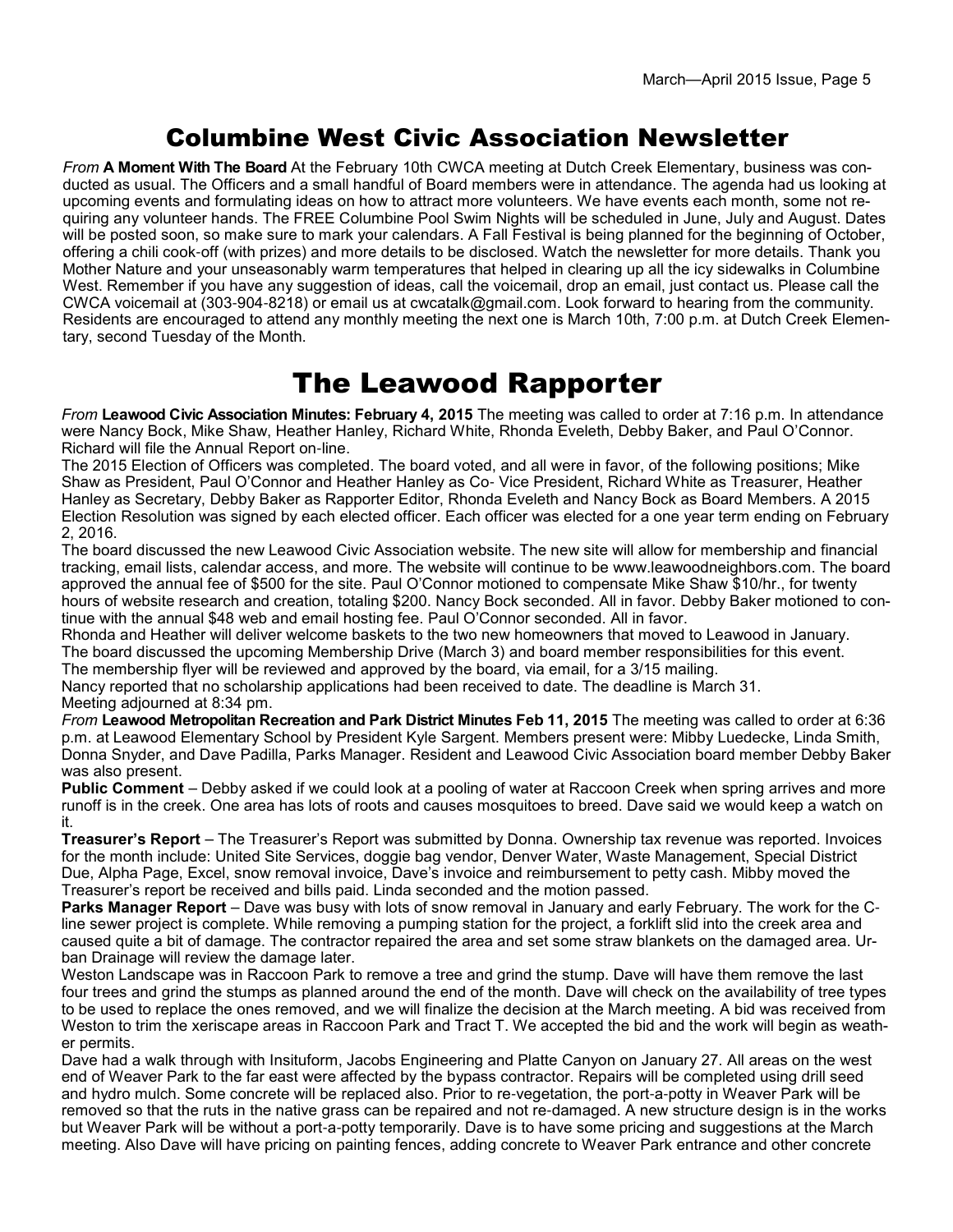repair work.

Dave was aware of a huge party in Leawood Park the weekend of February 7 because of large amounts of trash, beer and liquor bottles that needed to be removed. No one contacted him that there a problem with a party. It took two truckloads to remove the trash.

**New Business –** Donna suggested we look at lockable, fireproof, and waterproof file cabinets for the Leawood Pavilion storage area. We all have files that need to be stored somewhere. Also it was suggested that new locks be put on the storage with a record of who has the keys. Dave and Kyle will schedule a day to review what is in the storage area and remove old pipes and other items collected over the years to make room for the file cabinets suggested by Donna. At the same time, if possible, the Civic Association needs to review what they have stored there also.

Meeting Dates: Day/Time: 2nd Wednesday of each month (unless noted), 6:30 p.m.

Location: January to May – Leawood Elementary School June, July and August – Park pavilions or Board member's homes (school is closed) September to December – Leawood Elementary School

Posting location: District Board's agendas are posted by the Clerk to the Jefferson County Board of Commissioners board at the county.

Adjournment – The meeting was adjourned 8:05 p.m. — *Linda T. Smith, Vice President and Secretary*

#### WoodBourne

*From* **Notes From the Board** The February Board meeting was held on February 18, 2015, at the Woodbourne clubhouse. As winter is ending and spring is around the corner, there are several issues regarding the community and the Annual Homeowners Meeting that were addressed by the Board.

We are having the Annual Homeowners Meeting earlier this year to allow homeowners to give input on the proposed covered patio for the pool area. The Board wants to know if homeowners are in favor of using existing HOA funds to cover a majority of the construction costs if our fundraising continues to come up short. The Board wants to gauge the community's support for this project and still provide time for construction before the pool opens in May. During the open discussion agenda item, we will discuss the patio cover and survey results, if available. We will also be sending email blast reminders.

We have three Board members with terms that are expiring this year, Jay Hansen, James Meyer, and Mary Ellen Nuhn. Both Jay and James are seeking re-election and Mary Ellen has agreed to stay on the Board until her replacement can be found. Mary Ellen, thank you for your three years of great service to our community. If you have an interest in becoming a Woodbourne Board member, please contact Kim Herman or Jay Hansen.

It is important that we get a quorum for the Annual Homeowners Meeting this month. In the past few years, we have had trouble getting enough residents to attend or submit proxies. Board members and volunteers will be walking the neighborhood to collect proxies. It will cost the HOA about \$500 - \$750 if we have to reschedule the Annual Homeowners meeting. Please include a copy of the patio survey with your proxy.

Last month I reported that we were going to be initiating activities for Teens & Tweens. Scary movie night and Dodge Ball will kick off these activities once we get closer to summer. — *Jay Hansen, President*

## **Williamsburg II News**

*From* **President's Message** Greetings to the month of March. The arrival of longer days as Daylight Savings Time kicks in. Don't forget to "Spring" forward and set your clocks March 7/8th. The additional evening daylight is more than worth the lost hour of sleep for me. The Annual Membership Drive continues. Now you can pay online with PayPal. The Easter holiday arrives a bit earlier this year on April 8th. Don't forget to bring the kids out to Eagle Meadows Park for The Annual Easter Egg Hunt scheduled for Saturday March 28th beginning at 10 a.m. Should Mother Nature not cooperate that day, an alternate date the following Saturday, April 4th, has been penciled in. Speaking of Easter, we need a new volunteer to be Mr. Easter Bunny this year. Any teens out there interested? Call any board member.

Do you have something to say? Something to share? The Board is always looking for ways to keep the newsletter fresh and interesting. If you have something you'd like to submit (article of interest, editorial, etc.), please submit to us at www.williamsburg2hoa.com.

*From* **Secretary's Report: HOA Meeting Minutes for February 10, 2015** Mike Eppers, Board President, called the meeting to order at 7:02 p.m. Board members in attendance were Mike Eppers, Jessica Clark, Chris Falin, Wyatt Koeniger, Mark Hickman and Sharon Erickson. Homeowner's present were Scott Clark, Kathy Morelli, Common Areas, and Deb Clark.

**Architectural Committee Report:** Mike reported that there was one email request for information from a homeowner. Mike referred the homeowner to Jim Reindel, Architectural Coordinator for follow up.

**Covenant Control** Received one complaint from a homeowner reporting a camper parked on a side yard and not behind a fence. A letter will be sent to the homeowner with the camper reminding them about the covenant restrictions concerning recreational vehicles, boats and trailers.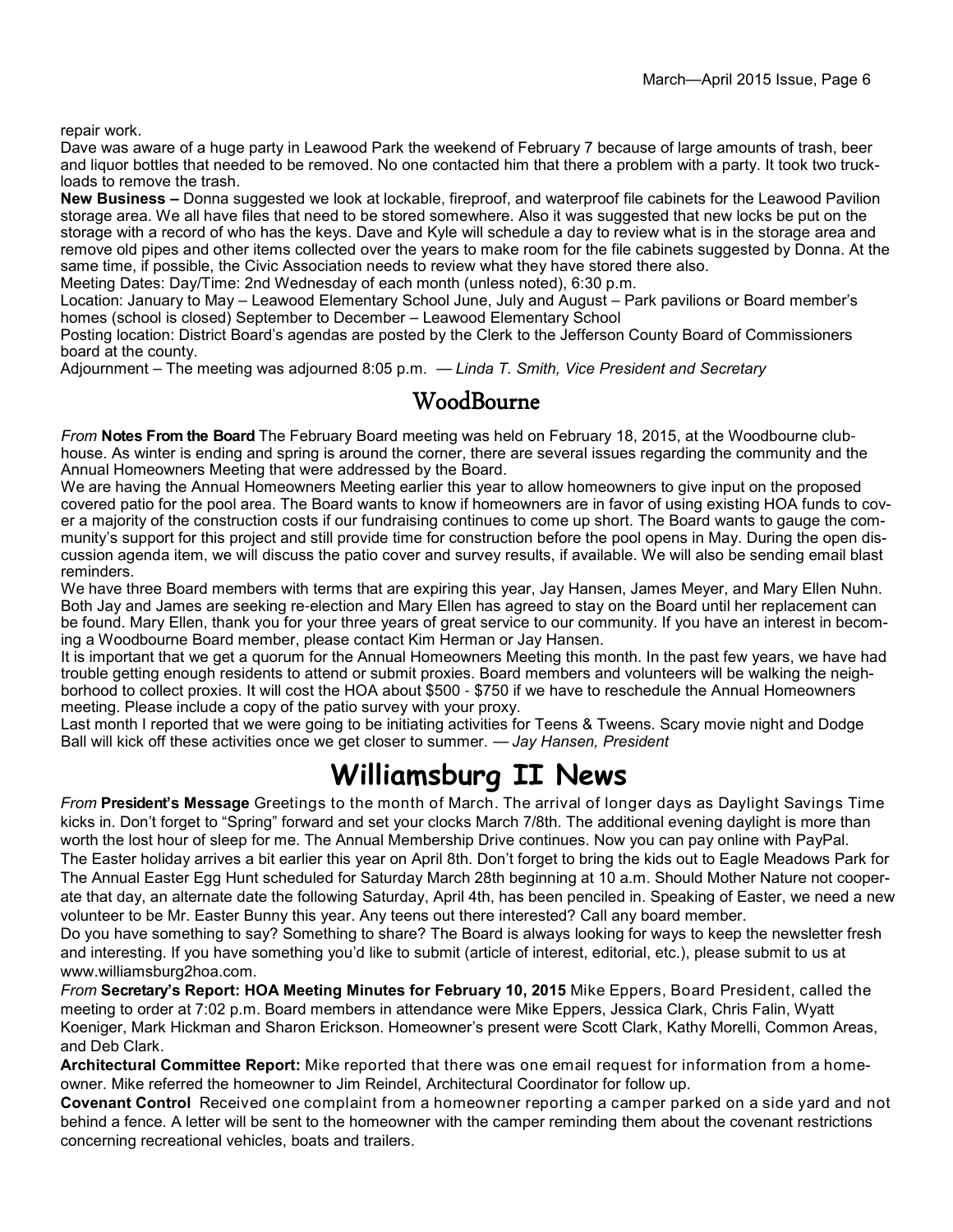**Newsletter /Web Page/Facebook:** Kathy Morelli reported that we can upgrade our website from the basic plan we currently have to a business plan that will facilitate the addition and use of PayPal for online dues payment. The business account would allow us to add a PayPal button, capture email and address information as needed, and provide more security and domain options. The cost is \$20.99/month. The board approved upgrading the website to a business plan. Kathy and Scott Clark will work together putting the necessary set ups in place.

**Old Business** Wyatt will follow up with the trash company to set up a large item pick up to be scheduled for spring clean-up and/or after the garage sale that is set for June. He will also contact VA or ARC to schedule a neighborhood pick up of items that homeowners were not able to sell at the garage sale and would like to donate to a charity. The dues drive was also discussed. Envelopes will be added to the March newsletter for those homeowners who want to mail in or drop off their dues payment. The board approved the ordering of banner reminding everyone that we are collecting dues for HOA membership. Jessica Clark will send the board members a "mock up" of what she has designed. She will then order it and have it hung on the fence at the front entrance to our subdivision.

Kathy Morelli will replicate the banner on our website home page as a reminder to those accessing the site. **New Business** The Annual Meeting will be held on March 10th at 7:00 p.m. It will be held at Sharon Erickson's house - all are welcome to attend. Board members are appointed at this meeting - our by-laws state that we need 7 members, appointed on a rotating basis. Currently we have a full board and hope that continues in to 2015. Officer elections occur at the April meeting (first meeting following the Annual Meeting).

Deb Clark met with Gary Ramos our Urban Parks representative from Foothills Park and Recreation. The meeting was set to discuss clean up needs at Eagle meadow Park. Since the bond measure for the district did not pass there are limitations to what can be done in the park. Deb heads a wonderful group of Williamsburg II Homeowner volunteers who cleaned up our common areas last fall. They are willing to help out on the park clean up. Foothills will do some preliminary clean up along the pond area, east of the gazebo. They will bring in a dumpster; remove the overgrown shrubs and trees including willows and Russian olives. Our volunteers would follow up with more clean up in this area. Gary was very impressed that we have volunteers who are willing to help out in this endeavor - we ARE lucky to have homeowners who are willing to pitch in and help keep up our neighborhood. Thank you in advance!

According to Deb, Foothills will also do some sidewalk repair at the park and repaint the tennis court. Unfortunately there is not enough money in their budget to resurface the courts.

Meeting adjourned at 7:57 p.m.

**Behind the badge—Coyote Behavior by Sheriff Jeff Shrader** Once considered ghosts of the plains, coyote's elusive reputation of being heard but not seen has changed dramatically along the urban landscape. With the exception of a few incidents, coyotes had largely learned to avoid us. Though a relatively recent phenomenon, coyotes are among the top emerging wildlife species in an increasing number of metropolitan areas across North America. This includes one of the largest urban areas along the Front Range - unincorporated Jefferson County. Due to wildlife studies and help from our communities, we are beginning to understand how coyotes continue to thrive and adapt in landscapes dominated by people.



The typical duties of a Jefferson County Animal Control Officer include investigating animal abuse, enforcing leash laws, and regulating barking dogs and dangerous dogs. In recent years Jeffco Ani-

mal Control Officers have directed resources towards coyote conflict management. Our Animal Control Unit works closely with Colorado Parks and Wildlife, and Jefferson County Open Space to monitor the uptick in coyote activity. As a result, an innovative new approach to documenting coyote behavior in unincorporated Jefferson County was recently launched.

**Coyote Behavior Maps** Animal Control officers track coyote observations, sightings, encounters and pet attacks. In 2015, the Animal Control Unit created an interactive map that details coyote behavior for 2014 and 2015. Users are now able to search coyote activity within a desired location as well as refine their search to view only attacks or sightings. By clicking on any given icon, users can now view a brief description of the coyote encounter, the approximate location, and the date of the incident. The coyote behavior maps are a true testament to our mission in providing responsive, top quality service to our community. In recent weeks, there have been eight coyote sightings and 13 attacks on pets reported in south Jeffco.

How can your sighting be added? Reporting sighting and encounters allow us to monitor coyote behavior in unincorporated Jefferson County. All reports are anonymous. Your name and address will not appear on our coyote map. Please call 303-271-5070 or submit an email to: animal-control@jeffco.us.

Co-existing with coyotes is possible through education and information sharing.

Currently, we are limited to providing support and referrals for coyote reports made within the boundaries of unincorporated Jefferson County. We are actively collaborating to involve multiple jurisdictions. If you live within a municipality, please contact your city's animal control agency.

**What to do if you have an incident with a coyote** If a coyote attacks your pet, or if you have an unexpected en-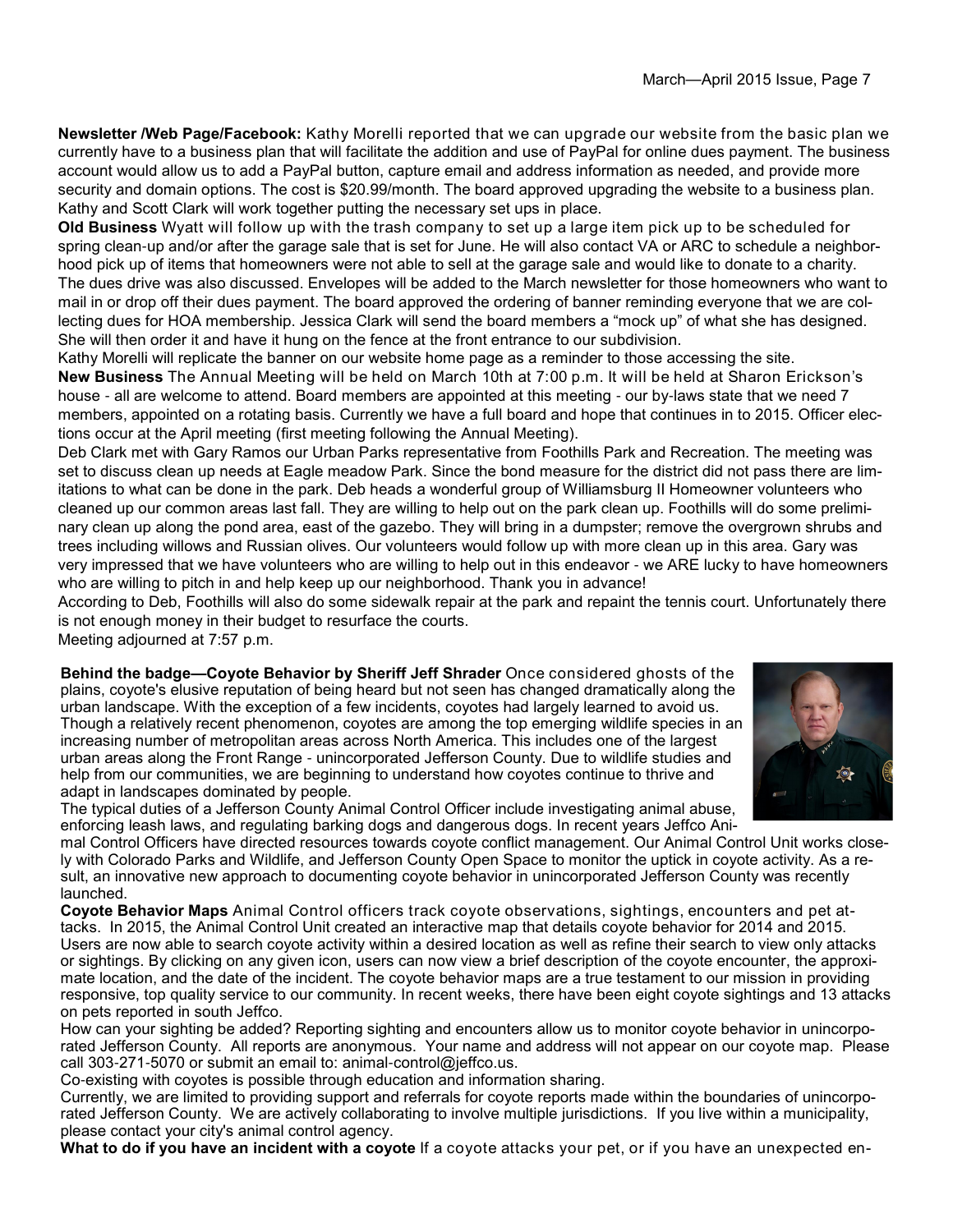counter with a coyote in which the animal appears aggressive, please report the incident to Jeffco Animal Control immediately at 303-271-5070.

In the case of a coyote attack on a human, call 911. The Sheriff's Office will respond and notify Colorado Parks and Wildlife who will assess the need to relocate or destroy the animal.

For more information on avoiding coyote conflicts and tips for protecting your children and pets visit: www.jeffco.us/sheriff/animal-control/coyotes

**Question from COHOPE member—**Littleton passed two ballot measures in a special election. Question 2A prohibits the city from using eminent domain procedures except at the request of the property owner. Question 300 requires the city to get voter permission to use urban renewal tools like tax increment financing or eminent domain to declare an area blighted and redevelop it.

The argument for these laws is that it allows the citizens to have some control over development, while the argument against is that redevelopment of areas may not happen if businesses have too many hurdles to get over. Should similar ordinances be considered for Jefferson County? Is this a subject / issue that COHOPE should pursue? Is there enough input on development to the county or should the process be examined / changed / updated?

#### *volleyball court)*

Littleton's Sewer Rates will increase 2% for both in and out district. A single-family residence will be assessed \$226.31 per year for sewage treatment. Sewer lines are maintained by the sanitation district in which the property is located and that district may bill for maintenance, or may have a property tax assessment. A multi-family residence will pay \$192.36 per dwelling unit. A commercial or industrial user will be assessed \$2.48 per thousand gallons of wastewater with a minimum charge of \$122.83.

On Mar. 24 - 26, Meadows Shopping Center is being auctioned off. It is by Fun City and the Post Office. The addresses are 9719 - 9779 W. Coal Mine. They are requiring a \$25K deposit in order to bid on the property. They hope to get \$750K.

The Grace Place church on S. Everett is requesting a rezoning for a 7K sq. ft. expansion.

On Mar. 12 the Liquor Board will discuss the Little Thai restaurant request. It is at 7470 S. Pierce.

Our speaker for April will be Jefferson County Mental Health representative from the Sheriff's Department. In May we will have the County Assessor. In June, we have Tina Francone from RTD. Her email is tina.francone@rtd-denver.com. She is speaking in April at the Ken Caryl Ranch House about rate increases. She also provided a "Stand Up 4 Transportation" flyer.

Diane will not be able to attend our meeting in April and May. She will be attending the Citizens Academy. Ray or Cheri will run the meeting.

**Old Business** The position of President for COHOPE is still open.

**New Business** Elections were held. Diane was reelected Vice President. Ray was reelected Treasurer.

It was proposed we discuss and vote on a resolution against Jared's rezoning. The Board of Commissioners should vote on this on the March 17th. The current by-laws prevented this because they require a notice prior to the meeting that such a vote is to be taken.

#### **Announcements** None.

| <b>COHOPE Treasury Activity: February 2015</b><br><b>Deposits</b><br><b>Withdrawals</b>             | <b>Beginning Balance February 4, 2015</b><br>S<br>S<br>S | 1565.83<br>$0.00*$<br>33.54 |
|-----------------------------------------------------------------------------------------------------|----------------------------------------------------------|-----------------------------|
| l March newsletter \$7.35                                                                           |                                                          |                             |
| Website Feb 15 to May 15 \$26.19                                                                    |                                                          |                             |
| <b>Ending Balance March 4, 2015</b>                                                                 |                                                          | 1532.29                     |
| IW R Moore. Treasurer                                                                               |                                                          |                             |
| *Westbury HOA sent in dues mid February to join, but deposit was not made prior to this newsletter. |                                                          |                             |
| Dues notices will go out in March for current members.                                              |                                                          |                             |

Area Meetings: **RTD meeting** in our area to discuss new fare structure and receive public comments

**Wednesday, April 8, 6:30 p.m**.-District N, Ken Caryl Ranch Metro District, Ranch House 7676 S. Continental Divide Rd. Littleton, CO 80127

**Case Number: 15104793** CMT Address: 12472 W Belleview Avenue Special Use Sub Type: Rezoning Acres: 3.9 Case Manager: Alan Tiefenbach

**Community Meeting Date: Apr 14, 2015 Community Meeting Time: 6PM**

Community Meeting Location: Belleview Community Church, 12472 W. Belleview Ave

Description: Special Use to allow expansion of existing church "12742 W. Belleview Avenue, between S. Alkire Street and S. Simms Street, on the south side of Belleview.

Proposal for Special Use and Site Development

Plan to allow church expansion and a pre-school, K-6 school and day care"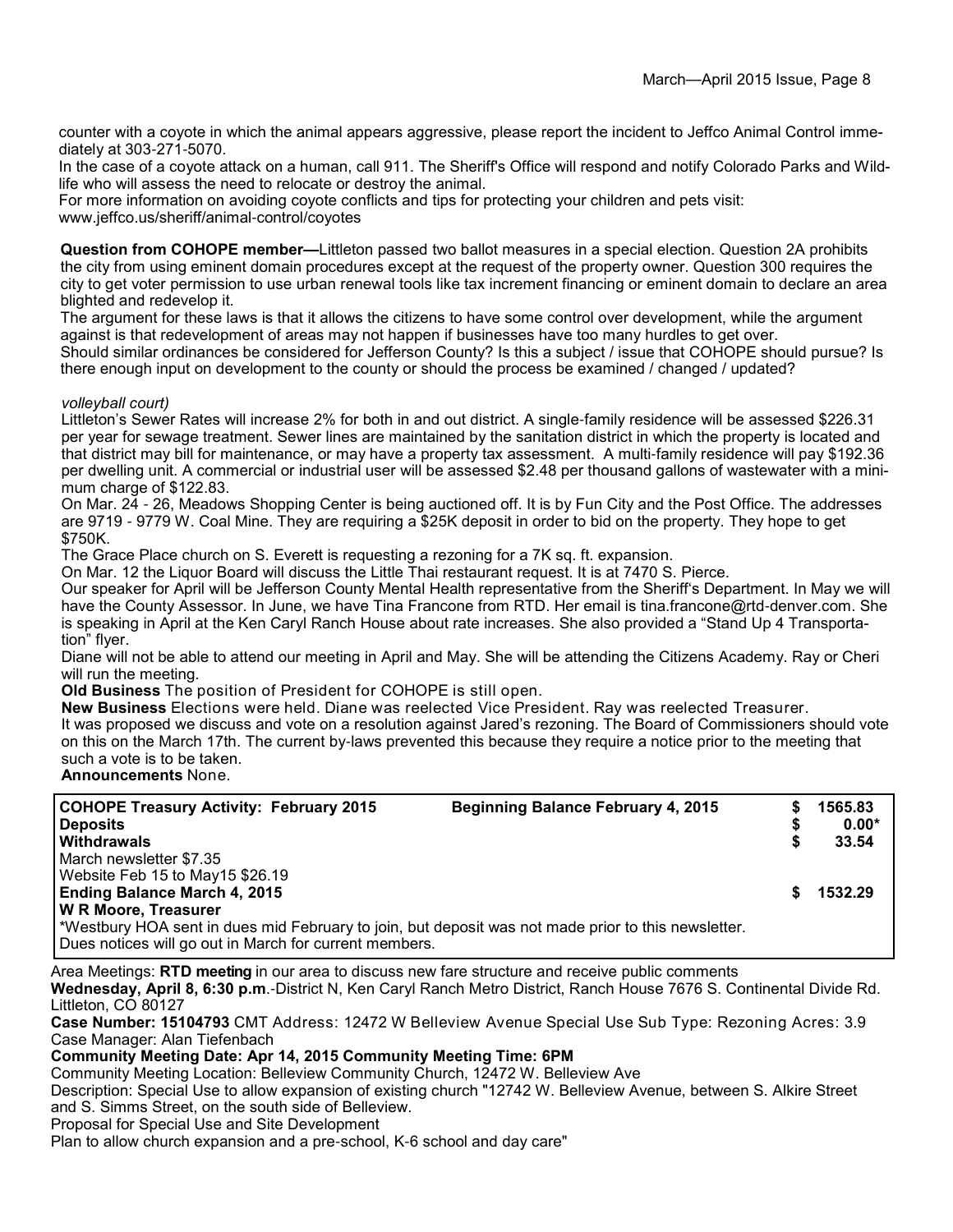**Foothills Park & Recreation District (303) 409-2525; kate@fhprd.org - Spring Lifeguarding Courses** The hiring

standard for those aspiring to be lifeguards, is the Lifeguarding Course. It is a course designed by the American Red Cross on a national level. Register for this class and enjoy the challenge of improving your swimming and lifesaving skills. Students must be 15 years of age. Water tests must be passed on the first day of class. All classes must be attended to pass. For more information please E-mail the program coordinator at meaganv@fhprd.org

Session 3265-3 4/4/2015 - 5/2/2015 10:00 AM - 5:00 PM Class Days: Saturday Ages: 15 - Adult Location: Ridge Recreation Center Fee:\$235.00 District Rate:\$185.00

**Summer Camps** run June 1 - August 13, 2015. Summer Camp Enrollment will be held online, occurring on the dates below. Mark your calendars, camps fill quickly.

April 13: Enrollment begins for year round families (currently attending before & after school or all day care and preschool who also attended summer camps last summer). Summer Camp Enrollment will be held online, occurrin Summer Camp Enrollment will be held online, occurring on the dates below. Mark your calendars, camps fill quickly.

April 20: Enrollment begins for the general public.

May 28 from 4-6:30pm: Medication Check In Night at Ridge Recreation Center (for families requiring medication in camps) Parents will have an opportunity to choose days or weeks of care based on camp selection. A \$25 deposit per week, per child will be due at time of selection. Remaining tuition will be due on the 1st of the month, prior to care.

**Battle of the Bands**—A competition of local bands comprised of middle & high school teens. Saturday, June 20, 2015, 6-8 p.m. in Clement Park. Bands interested in applying should review and complete: Rules & Regulations, Band Application, Waiver Form.

Submit completed application and CD in person by MAY 22 at: Music Go Round - 8055 W. Bowles Ave. #2C, Littleton 80123 • 303-932-8277

Grand Prize is an opening gig on July 3, 2015 for Red White & You and on August 13, 2015 for the Foothills Entertainment Series.

Additional prizes include Music Go Round gift certificate, swag bag and other prizes. Voting will be conducted by judges and include audience vote. Band selected to compete will be notified by MAY 29.

For information, contact Regina Smith at 303.409.2612 or reginas@fhprd.org.

**Spring 2015 Pottery Sale—**Free Admission FRI, MAY 1 (9 a.m. – 7 p.m.), SAT, MAY 2 (8 a.m. – 5 p.m.) Ridge Recreation Center (downstairs) 6613 S. Ward St., Littleton

|                             | Jan1 Dec 31 | <b>Actual</b> | <b>Budgeted</b> |                                                                                                                           |
|-----------------------------|-------------|---------------|-----------------|---------------------------------------------------------------------------------------------------------------------------|
| <b>Budget Yr</b>            | 2015        | 2014          | 2014            |                                                                                                                           |
| <b>Income</b>               |             |               |                 |                                                                                                                           |
| Bank Account, yr start      | 1575.18     | 1777.60       | 1777.60         |                                                                                                                           |
| Est Dues income             | 540.00      | 480.00        | 620.00          |                                                                                                                           |
| Est other income            | 0.00        | 0.00          | 0.00            |                                                                                                                           |
| Total for year              | 2115.18     | 2257.60       | 2397.60         | Cohope Budget report for 2014/2015<br>We did not get as much dues income as<br>predicted in 2014, so even though we spent |
| <b>Expenses</b>             |             |               |                 | a little less than budgeted we still lost                                                                                 |
| Newsletter/postage          |             |               |                 | \$202.42. In 2015, assuming about the same                                                                                |
| est. $$10 / month$          | 84.00       | 115.16        | 100.00          | expenses as 2014 and the same dues in-                                                                                    |
| PO box                      | 56.00       | 56.00         | 54.00           | come, we will lose \$220.<br>So we can either drop expenses or try to get                                                 |
| Picnic / Xmas Expenses      | 250.00      | 196.50        | 250.00          | a bigger membership. Even at the current                                                                                  |
| Booth + Shelter             | 200.00      | 200.00        | 190.00          | loss rate, we can go 4 or 5 more years be-                                                                                |
| Website                     | 120.00      | 104.76        | 104.76          | fore it becomes critical.                                                                                                 |
| Other*                      | 50.00       | 10.00         | 50.00           | The major expenses are the Picnic food and                                                                                |
| Total for year              | 760.00      | 682.42        | 748.76          | shelter rental, the Christmas party, the Sum-<br>merset booth and supplies, and the website.<br>Ray Moore, Treasurer      |
| Est $+$ / - for year<br>Est | $-220.00$   | $-202.42$     | $-128.76$       |                                                                                                                           |
| Jan. 2016<br>funds,         | 1355.18     | 1575.18       | 1648.84         |                                                                                                                           |

\* Copies Colorado report fee